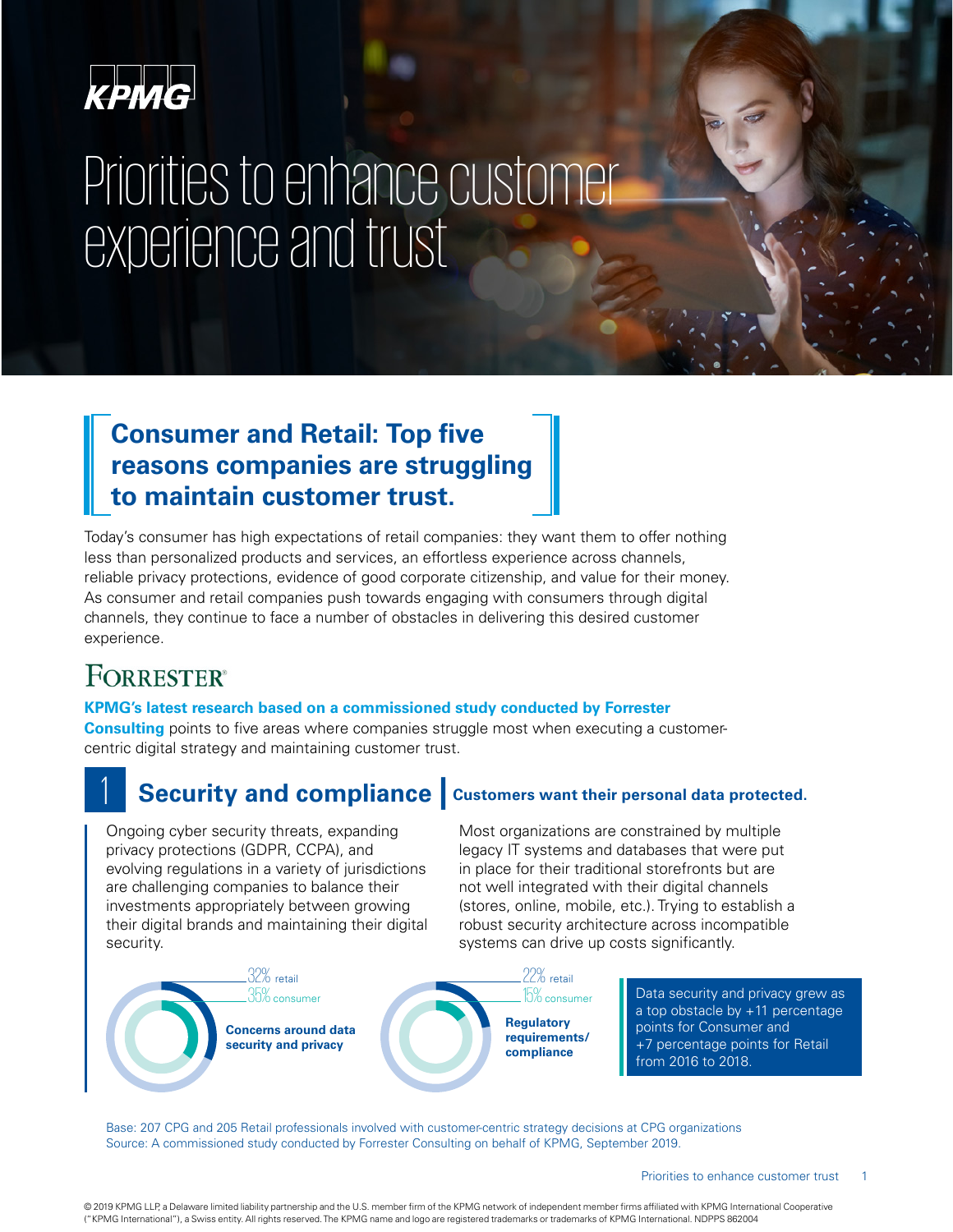### **Technology and data** | Legacy systems, inadequate governance and <br> **Example 2 Technology and data** | technology silos magnify complexity. **technology silos magnify complexity.**

Companies are struggling to track and share customer interactions across multiple channels and countries. In addition to posing security concerns, legacy systems and data spread across multiple databases exacerbates the considerable challenge of attaining a single view of the customer.

Solid information governance practices can create the firm foundation needed for regulatory compliance and supporting targeted analytics, customer intelligence, and richer interactions within the guard-rails of privacy regulatory obligations.



Base: 207 CPG and 205 Retail professionals involved with customer-centric strategy decisions at CPG organizations Source: A commissioned study conducted by Forrester Consulting on behalf of KPMG, September 2019.

## 3 **People and process | Customer trust is built when the experience is seamless across channels.**

Most organizations lack the infrastructure they need to deliver a cohesive, cross-functional customer experience or the capabilities and incentives their teams need to collaborate effectively. Our research confirmed that, in the absence of qualified in-house capabilities, organizations may look to third-party providers to deliver portions of their customer experience strategy. However, lack of transparency and

ineffective communication with third parties could hinder the delivery of a trusted experience.

Lack of qualified personnel with relevant digital experience continues to slow down rapid deployment of their digital strategies. Organizations will need to consider strategies to train and enhance the skillset of their employees in order to meet the ever increasing marketplace demand of their customers.



Base: 207 CPG and 205 Retail professionals involved with customer-centric strategy decisions at CPG organizations Source: A commissioned study conducted by Forrester Consulting on behalf of KPMG, September 2019.

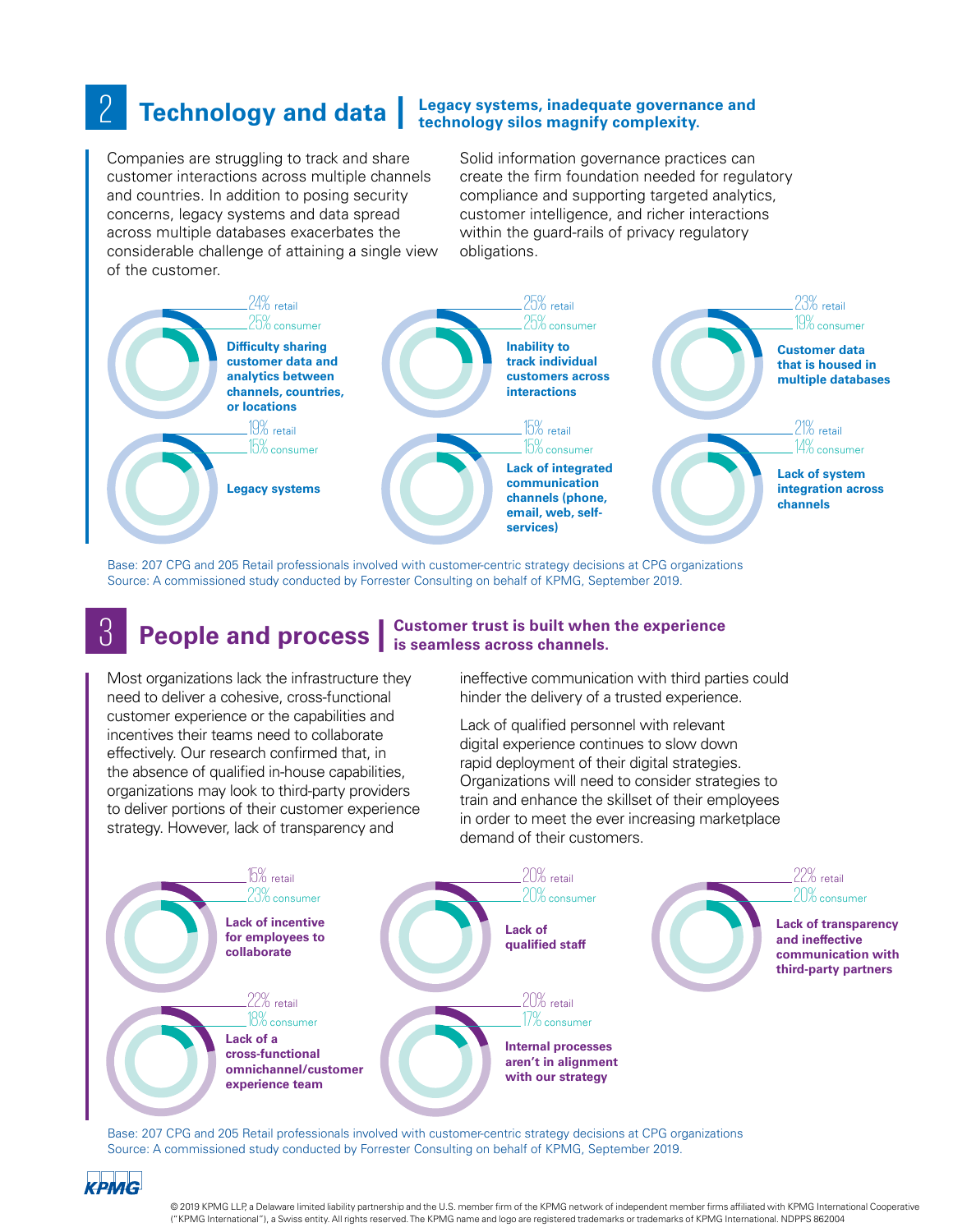### 4 **Business silos | delivery commitments and product returns. Customer trust can be impacted by a company's ability to meet**

Many organizations are organized by channel, each with independent leadership, applications, forecasts, inventory and reporting. Many have built their supply chains around a traditional business model. But often, supply chain systems and processes have not been updated and configured to meet customer expectations

for "always available and immediately deliverable" products and services. The result is supply chain and inventory management systems that cannot meet the commitments made by the pre or point of sales instances.



Base: 207 CPG and 205 Retail professionals involved with customer-centric strategy decisions at CPG organizations Source: A commissioned study conducted by Forrester Consulting on behalf of KPMG, September 2019.

## **5 Strategy misalignment Customers reward companies based on their best experiences.**

Organizations are struggling to balance stakeholder expectations for growth and profitability with delivering the 21st-century experience their customers demand. While companies say they are focused on customercentricity, they remain challenged by lack of appropriate executive sponsorship, a

company-wide strategy, and sufficient funding to enable execution. Our experience is that most consumer product organizations take a case-by-case approach to a connected enterprise strategy, which results in essentially unwieldy cross-channel experiences for customers.



Traditional consumer and retail organizations are challenged to navigate these obstacles because they lack the right data and technology capabilities to respond, versus newer, more innovative players.

Base: 207 CPG and 205 Retail professionals involved with customer-centric strategy decisions at CPG organizations Source: A commissioned study conducted by Forrester Consulting on behalf of KPMG, September 2019.

© 2019 KPMG LLP, a Delaware limited liability partnership and the U.S. member firm of the KPMG network of independent member firms affiliated with KPMG International Cooperative ("KPMG International"), a Swiss entity. All rights reserved. The KPMG name and logo are registered trademarks or trademarks of KPMG International. NDPPS 862004